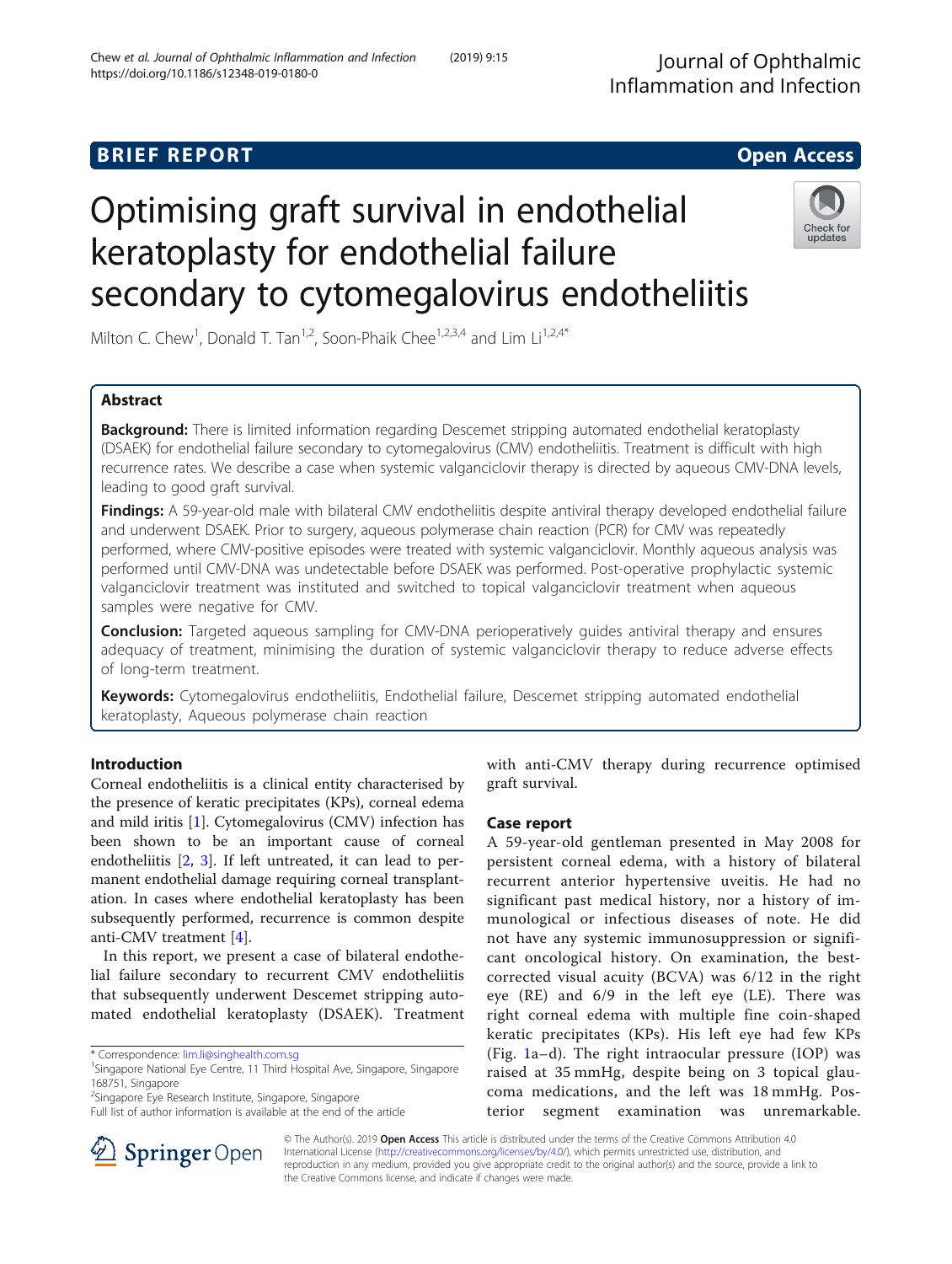Endothelial cell count was unattainable due to corneal edema in his right eye, and  $526$  cells/mm<sup>2</sup> in his left eye (Fig. 1e, f).

Aqueous tap was positive for CMV but negative for herpes simplex and varicella zoster virus in both eyes on qualitative polymerase chain reaction (PCR). Quantitative CMV PCR revealed a viral load of  $6.3 \times 10^4$  copies/ ml (RE) and  $9.3 \times 10^5$  copies/ml (LE). He was co-managed with an infectious disease consultant and treated based on our centre's treatment regime of oral valganciclovir 900 mg twice daily for 6 weeks, followed by 450 mg twice daily for a further 6 weeks. Topical ganciclovir ophthalmic gel 0.15% (Virgan; Laboratories Théa, Clermount-Ferrand, France) 5 times a day was added. Whilst on systemic therapy, he underwent monthly aqueous taps, which showed decremental CMV-DNA titres. Subsequently, systemic treatment was stopped after 4 months when both eyes became CMV negative.

As the right IOP was poorly controlled despite maximum glaucoma medications, he underwent Ahmed tube implantation on May 2008 and subsequently right trabeculectomy on March 2009. His left eye also developed secondary glaucoma and trabeculectomy was performed in November 2008. Thereafter, his IOPs came under good control.

By August 2009, he had developed bilateral corneal endothelial failure (Fig. [2](#page-2-0)a, b). His BCVA dropped to 6/ 21 in the right eye and 6/15 in the left eye. Pre-operative central corneal thickness was 777 μm in the right eye and 626 μm in the left eye. As the eyes remained quiescent and were CMV negative, and the IOPs were well controlled, DSAEK was offered. He was given CMV prophylaxis with valganciclovir 900 mg twice daily for 3 days pre-operatively, continued for 3 weeks post-operatively whilst the patient was on intensive post-operative topical corticosteroids. The corticosteroid regime consisted of topical prednisolone acetate 1% 3 hourly for 3 weeks, followed by gradual tapering over time. Topical ganciclovir 0.15% ophthalmic gel was also prescribed pre and post-operatively. He successfully underwent right DSAEK on October 2009 and left DSAEK on January 2010. He recovered uneventfully with bilateral clear

<span id="page-1-0"></span>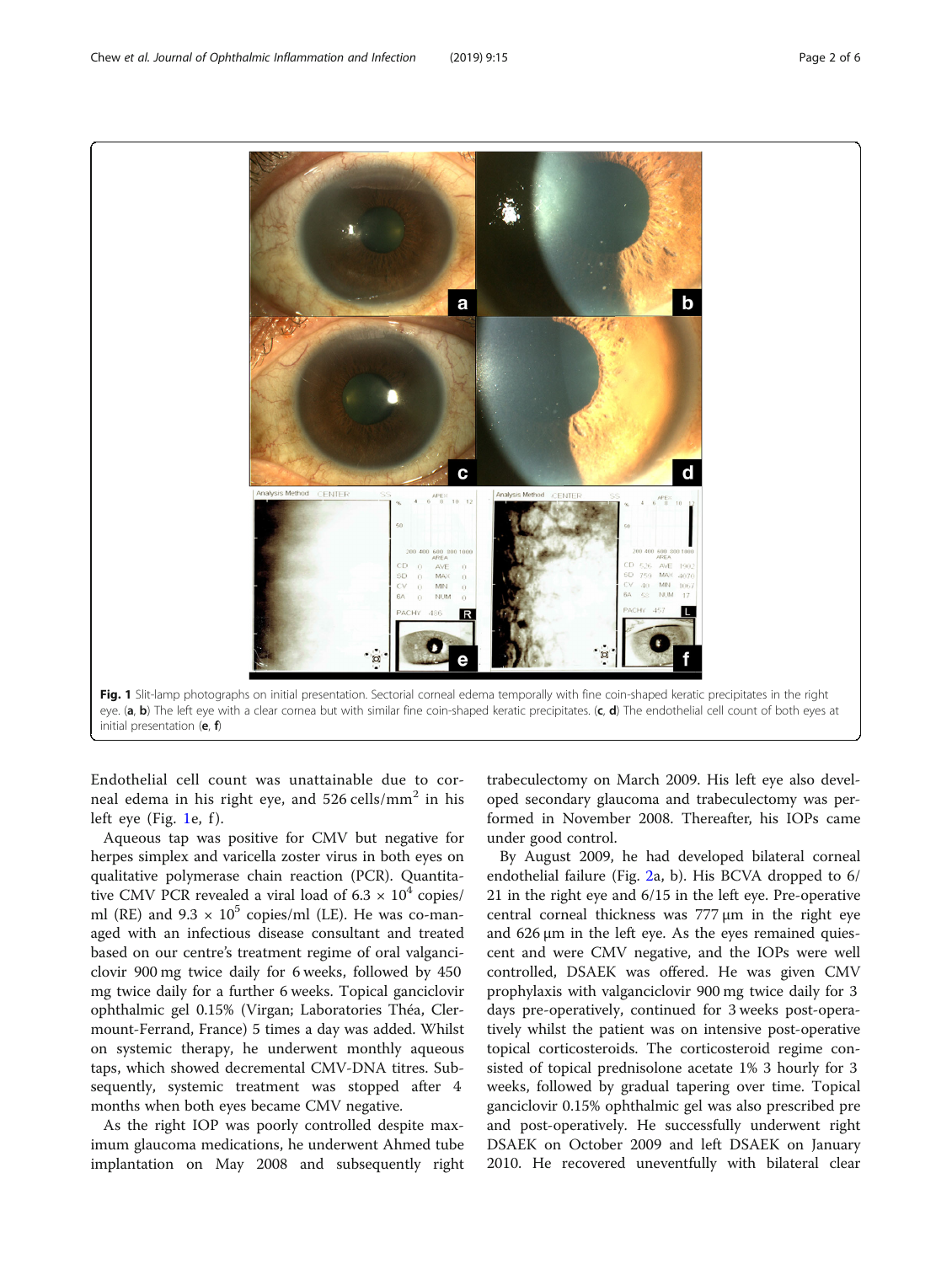<span id="page-2-0"></span>

DSAEK grafts and BCVA of 6/7.5 on the right (Fig. 2c) and 6/6 on the left (Fig. 2d).

At the 2-month post-operatively mark, we performed a routine screening aqueous tap for both eyes. Aqueous CMV-DNA titres demonstrated viral load of  $1.4 \times 10^4$ copies/ml (RE) and non-detectable (LE) respectively. In view of the recurrence in his right eye, systemic valganciclovir was restarted. Monthly aqueous taps showed decremental CMV titres and were negative for CMV-DNA after completion of 4 months of systemic treatment. He was hence switched to long-term prophylactic topical ganciclovir. He maintained a clear DSAEK graft in both eyes with no recurrence for 3 years with good visual acuity of 6/7.5 in the right and 6/6 in the left.

On January 2014, his right eye developed CMV recurrence. He presented with blurred of vision, with visual acuity of 6/21 in the right eye, localised corneal edema and KPs. IOP was normal. A diagnostic aqueous tap that was performed and showed CMV-DNA viral titres of 110,820 copies/ml. He was restarted on systemic valganciclovir, with a monthly repeated aqueous tap to assess the viral load. After 3 months of treatment by April 2014, the corneal edema had resolved and the graft was clear. Repeat aqueous CMV-DNA was negative. The patient was then switched back to long-term prophylactic topical ganciclovir gel. He continued to have good vision and remained asymptomatic for another year. By May 2015, his right eye vision progressively worsened and eventually developed late graft failure from late endothelial failure, central corneal thickness of 683 μm and normal IOP with a negative aqueous CMV-DNA. He subsequently underwent a repeat right DSAEK on September 2016 with the similar pre-operative and post-operative anti-CMV regime as previously described. On latest review on March 2019, at 2.5 years post-operatively, his BCVA is 6/9 with a clear graft and a good endothelial cell count of 1876cells/mm<sup>2</sup> (Fig. 2e, f).

His left eye had good vision for 4 years with BCVA of 6/6 after undergoing DSAEK in January 2010. He developed late endothelial failure and corneal decompensation with negative aqueous CMV-DNA by March 2014. He underwent a repeat left DSAEK on September 2014 with the similar pre-operative and post-operative anti-CMV regime as described. However, he did not continue with post-operative systemic valganciclovir due to financial constraints. Subsequently, he developed CMV recurrence with KPs and graft edema, normal IOP and positive aqueous CMV-DNA on January 2016, with subsequent graft failure by September 2016. He had a repeat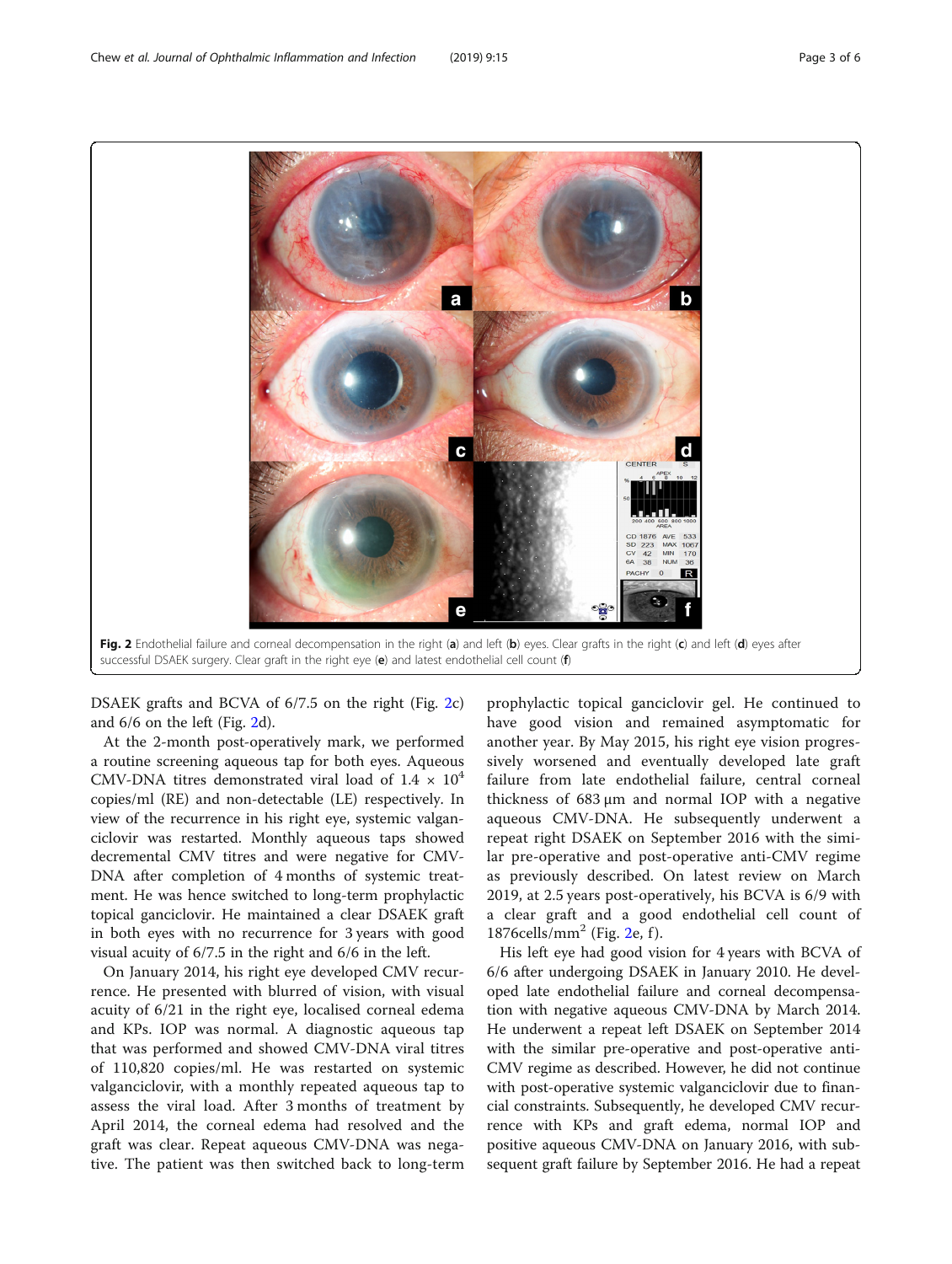DSAEK performed on May 2018 with a pre-operative negative aqueous CMV-DNA tap and underwent the similar anti-CMV oral valganciclovir regime. Post-operatively, he recovered uneventfully and IOP was normal. On the latest review on March 2019, his BCVA was 6/9 with a clear graft. As of the latest review, his current medications are topical dexamethasone 0.1% once a day to both eyes.

# **Discussion**

Cytomegalovirus infection is an important cause of corneal endotheliitis. Seroprevalence ranges from 45– 100% [\[5](#page-4-0)] and is higher in Asian countries [[6](#page-4-0)]. They usually present unilaterally, but bilateral involvement has been reported  $[1, 7]$  $[1, 7]$  $[1, 7]$  $[1, 7]$ . Clinical manifestations include coin-shaped keratic precipitates in a linear pattern, hypertensive anterior uveitis, and progressive endotheliitis (Fig. [1a](#page-1-0)–d)  $[2, 3]$  $[2, 3]$  $[2, 3]$  $[2, 3]$  $[2, 3]$ . This commonly leads to a presumptive misdiagnosis of herpetic keratouveitis [\[8](#page-4-0)], with poor response to anti-herpetic treatment. Prompt recognition and treatment with anti-CMV therapy are essential to prevent progressive endothelial deterioration [\[9](#page-4-0)].

This case report illustrates that whilst endothelial failure secondary to CMV endotheliitis is an important consideration, endothelial keratoplasty can still be performed with good outcome. We recommend preoperative aqueous PCR analysis for CMV-DNA prior to planning for corneal transplantation. Patients who are CMV-positive should have systemic valganciclovir initiated. In our centre, the treatment regime for CMV-positive endotheliitis consists of oral valganciclovir 900 mg twice daily for 6 weeks followed by 900 mg once daily for a further 6 weeks [\[2](#page-4-0)]. Topical ganciclovir ophthalmic gel is also prescribed 5 times a day [[4](#page-4-0), [10](#page-4-0)]. After completing the treatment regime, monthly repeated aqueous taps should be performed to monitor the decremental quantitative CMV-DNA titres. Only when aqueous CMV titres are negative we can stop the systemic treatment and proceed with DSAEK. Post-operatively, our centre recommends 3 weeks of continued prophylactic systemic valganciclovir therapy whilst the patient is on intensive topical corticosteroids to prevent CMV reactivation. As with herpes simplex, which is also associated with reactivation following the stress of surgery, oral antivirals post-operatively help to prevent recurrence [\[11](#page-4-0)]. Thereafter, we stop systemic anti-viral therapy too but continue long-term topical ganciclovir therapy to reduce recurrence. We also routinely perform a repeated aqueous sampling at the 2-month post-operative mark to ensure no recurrence.

To date, there is no consensus for the optimal treatment duration for CMV endotheliitis. Systemic valganciclovir treatment has a good response rate but is associated with a high recurrence rate  $[12]$  $[12]$ . The recurrence usually occurs after discontinuing of antiviral medications [[4\]](#page-4-0). Furthermore, long-term systemic valganciclovir therapy can lead to serious adverse effects including pancytopenia and myelosuppression [\[13](#page-4-0)]. Topical ganciclovir gel has be associated with a lower recurrence rate compared to systemic treatment [[12](#page-4-0)]. However, whilst topical ganciclovir reduces the frequency of recurrence, it was not associated with prolonging the time to recurrence [[14\]](#page-4-0). Therefore, we recommend management to be directed by CMV-DNA aqueous sampling as described above. This way, the duration of systemic ganciclovir can be reduced to minimise side effects, yet with the confidence that the CMV endotheliitis has been adequately treated. Despite anterior chamber paracentesis and sampling being a valuable diagnostic tool, there are concerns regarding rare but potential serious complications of endophthalmitis  $[15]$  $[15]$  and trauma to iris and lens. However, it has been shown to be a safe procedure in the hands of an experienced ophthalmologist with adequate aseptic precautions [\[16](#page-5-0), [17\]](#page-5-0).

Whilst we acknowledge the limitations of a case report, we believe that this case highlights an important diagnostic approach in the management of CMV endotheliitis in post-corneal transplant. Corneal endotheliitis is a clinical diagnosis, and a high index of suspicion is warranted when a patient presents with the coin-shaped KPs typically arranged in a linear pattern associated with hypertensive uveitis and localised corneal edema refractory to corticosteroid treatment [[2](#page-4-0), [3\]](#page-4-0). However, for patients who have undergone corneal transplantation, it can be difficult to distinguish between CMV reactivation and graft rejection. Inappropriate treatment with corticosteroids may exacerbate the CMV viral infection, increasing inflammation and endothelial damage with subsequent graft failure  $[10]$  $[10]$ . Therefore, timely aqueous CMV-DNA analysis can avoid the diagnostic dilemma. In our case, the patient presented with right eye graft edema and keratic precipitates in January 2014. Aqueous sampling confirmed CMV reactivation, and that enabled appropriate systemic antiviral treatment to be initiated early to prevent further endothelial damage and graft failure. The corneal edema resolved with anti-viral treatment and the patient maintained a clear graft with good vision. In contrast, when there was a recurrence of CMV endotheliitis in his left eye in January 2016, his financial constraints and resultant lack of appropriate systemic anti-viral therapy led to irreversible graft failure. The different outcomes between the 2 eyes highlight the importance of instituting early systemic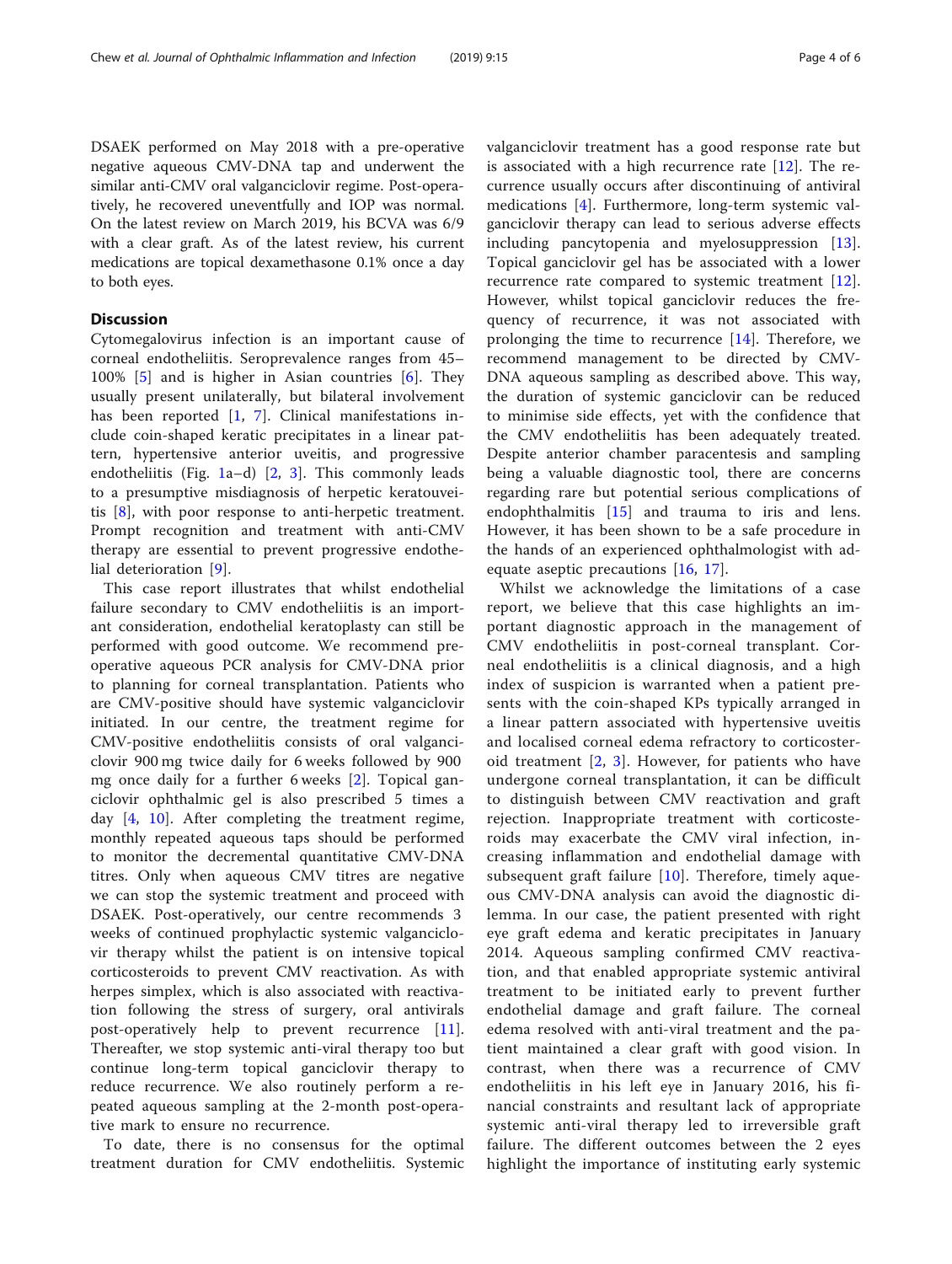<span id="page-4-0"></span>anti-viral therapy in recurrent CMV infection to prevent graft failure.

Late endothelial failure and graft failure eventually occurred in our patient in both eyes despite our best efforts. This highlights the difficulty of management of recurrent CMV endotheliitis post-DSAEK. We advocate firstly the optimisation and control of intraocular pressure from secondary glaucoma prior to transplant, which can adversely affect both the success of subsequent corneal transplant as well as post-operative endothelial health. Early recognition and treatment of rejection or CMV reactivation are essential, with appropriate treatment instituted early. In spite of the above, late endothelial failure still occurred. Pathological alterations of aqueous humour with elevated aqueous cytokines have been postulated to contribute to endothelial cell loss after DSAEK  $[18]$  $[18]$ . The exact mechanism of corneal endotheliitis is still unknown, but autoimmune processes play an important role in the pathophysiology of CMV endotheliitis, with anterior chamber-associated immune deviation stimulated during intermittent reactivation of the CMV virus [\[19](#page-5-0)].

Endothelial keratoplasty has largely overtaken penetrating keratoplasty (PK) as the treatment of choice for endothelial disease, including CMV endotheliitis due to its superior safety profile, as well as more rapid and predictable visual outcomes as compared to PK. Many of the disadvantages of PK, such as suture-related complications, graft rejection and wound dehiscence, are also greatly reduced in DSAEK [[20\]](#page-5-0).

In summary, we illustrate the management of a patient who underwent endothelial keratoplasty for endothelial failure secondary to CMV endotheliitis. Targeted aqueous sampling for CMV-DNA titres preoperatively and help optimise graft timing and postoperatively to guide treatment. This ensures the adequacy of treatment and minimises the duration of systemic valganciclovir therapy to reduce the adverse effects of long-term treatment.

#### Abbreviations

BCVA: Best-corrected visual acuity; CMV: Cytomegalovirus; DSAEK: Descemet stripping automated endothelial keratoplasty; IOP: Intraocular pressure; KPs: Keratic precipitates; PCR: Polymerase chain reaction

#### Acknowledgements

Not applicable.

#### Authors' contributions

MC and LL reviewed the literature, collected the data and wrote the main manuscript text. DT, CSP and LL provided ophthalmic care to the patient. All authors participated in the critical revision and correction of the manuscript. All authors read and approved the final manuscript.

#### Funding

There was no funding support.

#### Availability of data and materials

Please contact the corresponding author for data requests.

#### Competing interest

All authors have no conflicts of interest to disclose.

#### Ethics approval and consent to participate

Not applicable.

#### Consent for publication

Consent to publish the case report has been taken from the patient concerned and does not disclose the identity or infringe the privacy of the patient.

#### Competing interests

The authors declare that they have no competing interests.

#### Author details

<sup>1</sup>Singapore National Eye Centre, 11 Third Hospital Ave, Singapore, Singapore 168751, Singapore. <sup>2</sup>Singapore Eye Research Institute, Singapore, Singapore.<br><sup>3</sup>Department of Ophthalmelogy, Yong Log Lin School of Medicine, Nationa <sup>3</sup>Department of Ophthalmology, Yong Loo Lin School of Medicine, National University of Singapore, Singapore, Singapore. <sup>4</sup>Duke-NUS Medical School, Singapore, Singapore.

#### Received: 1 May 2019 Accepted: 19 July 2019 Published online: 02 August 2019

#### References

- 1. Khodadoust AA, Attarzadeh A (1982) Presumed autoimmune corneal endotheliopathy. Am J Ophthalmol 93:718–722
- 2. Chee S-P, Bacsal K, Jap A et al (2007) Corneal endotheliitis associated with evidence of cytomegalovirus infection. Ophthalmology 114:798–803. <https://doi.org/10.1016/j.ophtha.2006.07.057>
- 3. Koizumi N, Suzuki T, Uno T et al (2008) Cytomegalovirus as an etiologic factor in corneal endotheliitis. Ophthalmology 115:292–297.e3. [https://doi.](https://doi.org/10.1016/j.ophtha.2007.04.053) [org/10.1016/j.ophtha.2007.04.053](https://doi.org/10.1016/j.ophtha.2007.04.053)
- 4. Ang M, Sng CCA, Chee S-P et al (2013) Outcomes of corneal transplantation for irreversible corneal decompensation secondary to corneal endotheliitis in Asian eyes. Am J Ophthalmol 156:260–266.e2. [https://doi.org/10.1016/j.](https://doi.org/10.1016/j.ajo.2013.03.020) [ajo.2013.03.020](https://doi.org/10.1016/j.ajo.2013.03.020)
- 5. Cannon MJ, Schmid DS, Hyde TB (2010) Review of cytomegalovirus seroprevalence and demographic characteristics associated with infection. Rev Med Virol 20:202–213. <https://doi.org/10.1002/rmv.655>
- 6. Wong A, Tan KH, Tee CS, Yeo GS (2000) Seroprevalence of cytomegalovirus, toxoplasma and parvovirus in pregnancy. Singapore Med J 41:151–155
- 7. Koizumi N, Inatomi T, Suzuki T et al (2015) Clinical features and management of cytomegalovirus corneal endotheliitis: analysis of 106 cases from the Japan corneal endotheliitis study. British Journal of Ophthalmology 99:54–58. [https://doi.org/10.1136/bjophthalmol-2013-3](https://doi.org/10.1136/bjophthalmol-2013-304625) [04625](https://doi.org/10.1136/bjophthalmol-2013-304625)
- 8. van Boxtel LAA, van der Lelij A, van der Meer J, Los LI (2007) Cytomegalovirus as a cause of anterior uveitis in immunocompetent patients. Ophthalmology 114:1358–1362. [https://doi.org/10.1016/j.ophtha.2](https://doi.org/10.1016/j.ophtha.2006.09.035) [006.09.035](https://doi.org/10.1016/j.ophtha.2006.09.035)
- 9. Choi JA, Kim KS, Jung Y et al (2016) Cytomegalovirus as a cause of hypertensive anterior uveitis in immunocompetent patients. J Ophthalmic Inflamm Infect 6. <https://doi.org/10.1186/s12348-016-0100-5>
- 10. Anshu A, Chee S-P, Mehta JS, Tan DTH (2009) Cytomegalovirus endotheliitis in Descemet's stripping endothelial keratoplasty. Ophthalmology 116:624– 630. <https://doi.org/10.1016/j.ophtha.2008.10.031>
- 11. Agrawal R, Murthy S, Ganesh SK et al (2012) Cataract surgery in uveitis. Int J Inflam 2012(548453). <https://doi.org/10.1155/2012/548453>
- 12. Chee S-P, Jap A (2010) Cytomegalovirus anterior uveitis: outcome of treatment. Br J Ophthalmol 94:1648–1652. [https://doi.org/10.1136/bjo.2](https://doi.org/10.1136/bjo.2009.167767) [009.167767](https://doi.org/10.1136/bjo.2009.167767)
- 13. Fellay J, Venetz J-P, Aubert J-D et al (2005) Treatment of cytomegalovirus infection or disease in solid organ transplant recipients with valganciclovir. Transplant Proc 37:949–951. [https://doi.org/10.1016/j.](https://doi.org/10.1016/j.transproceed.2004.11.066) [transproceed.2004.11.066](https://doi.org/10.1016/j.transproceed.2004.11.066)
- 14. Wong JXH, Agrawal R, Wong EPY, Teoh SC (2016) Efficacy and safety of topical ganciclovir in the management of cytomegalovirus (CMV)-related anterior uveitis. J Ophthalmic Inflamm Infect 6. [https://doi.org/10.1186/](https://doi.org/10.1186/s12348-016-0078-z) [s12348-016-0078-z](https://doi.org/10.1186/s12348-016-0078-z)